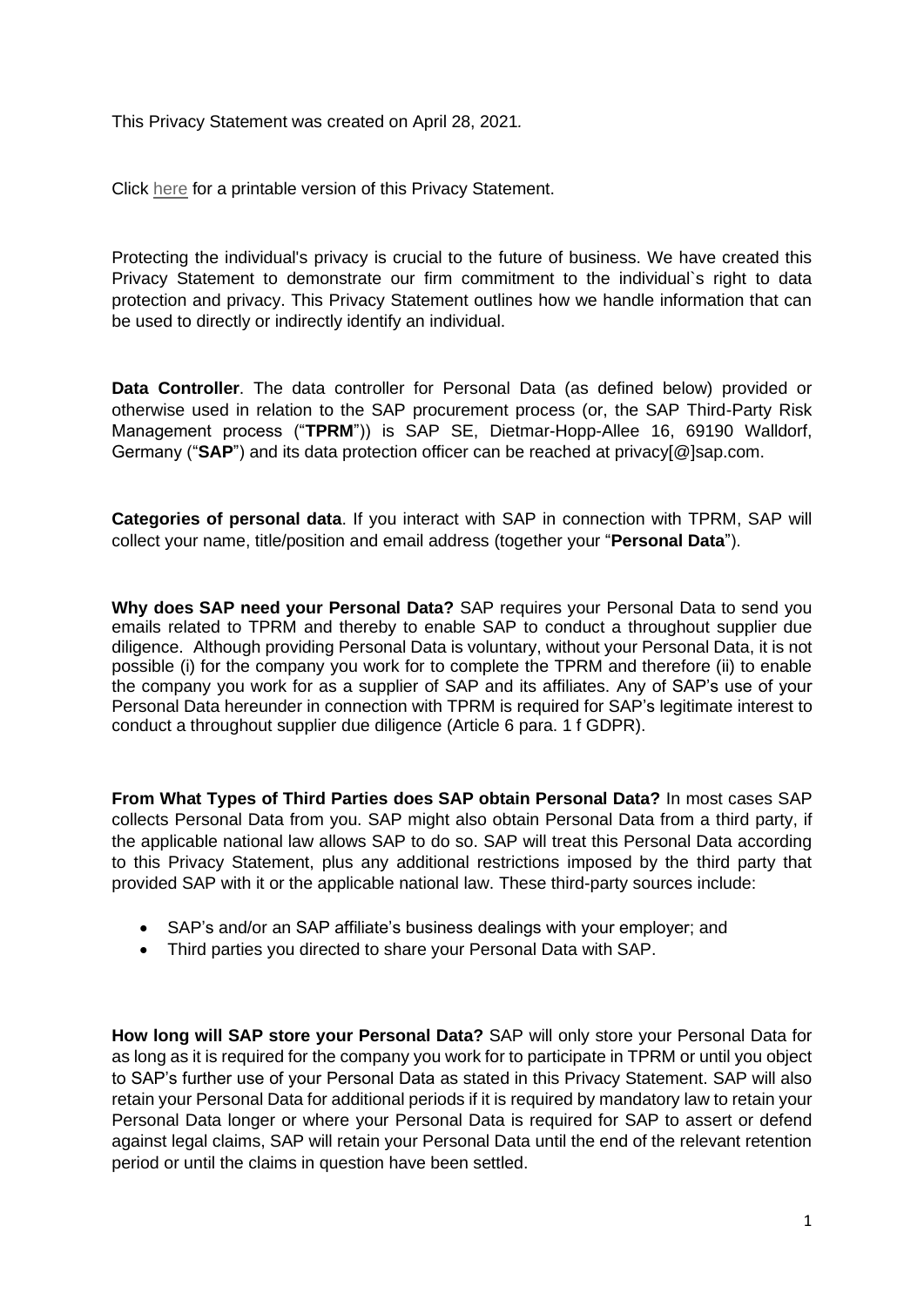## *Who are the recipients of your Personal Data and where will it be processed?*

Your Personal Data will be passed on to the following categories of third parties to process your Personal Data:

- companies within the SAP Group; and
- third party service providers; for e.g., support/ consulting services and other additional related services.

As part of a global group of companies operating internationally, SAP has affiliates (the "**SAP Group**") and third-party service providers outside of the European Economic Area (the "**EEA**") or from a region with a legal restriction on international data transfers and will transfer your Personal Data to countries outside of the EEA. If these transfers are to a country for which the EU Commission has not issued an adequacy decision, SAP uses the EU standard contractual clauses to contractually require that your Personal Data receives a level of data protection consistent with the EEA. You can obtain a copy (redacted to remove commercial or irrelevant information) of such standard contractual clauses by sending a request to privacy[@]sap.com. You can also obtain more information from the European Commission on the international dimension of data protection here: [European Commission.](https://ec.europa.eu/info/law/law-topic/data-protection/international-dimension-data-protection/standard-contractual-clauses-scc_fr)

**What are your data protection rights?** You can request from SAP: access at any time to information about which Personal Data SAP processes about you and the correction or deletion of such Personal Data. Please note, however, that SAP can or will delete your Personal Data only if there is no statutory obligation or prevailing right of SAP to retain it. Kindly note further that if you request that SAP deletes your Personal Data, the company you work for will not be able to continue to participate in TPRM and can therefore not act as a supplier of SAP.

You can at any time object to SAP's use of your Personal Data as set forth in this Privacy Statement by sending an email to the below email address. In this case, SAP will carefully review your objection and cease further use of the relevant information (which will have the same effects on your company's participation in TPRM as set out in the paragraph above), subject to SAP's compelling legitimate grounds for continued use of the information, which override your interest in objecting, or if SAP requires the information for the establishment, exercise or defense of legal claims.

Furthermore, you can request from SAP that SAP restricts your Personal Data from any further processing in any of the following events: (i) you state that the Personal Data SAP has about you is incorrect, subject to the time SAP requires to check the accuracy of the relevant Personal Data, (ii) there is no legal basis for SAP processing your Personal Data and you demand that SAP restricts your Personal Data from further processing, (iii) SAP no longer requires your Personal Data but you state that you require SAP to retain such data in order to claim or exercise legal rights or to defend against third party claims, (iv) in case you object to the processing of your Personal Data by SAP based on SAP's legitimate interest (as further set out herein), subject to the time required for SAP to determine whether it has a prevailing interest or legal obligation in processing your Personal Data.

Please direct any requests to exercise your rights to sap.thirdpartyriskmanagement[@]sap.com.